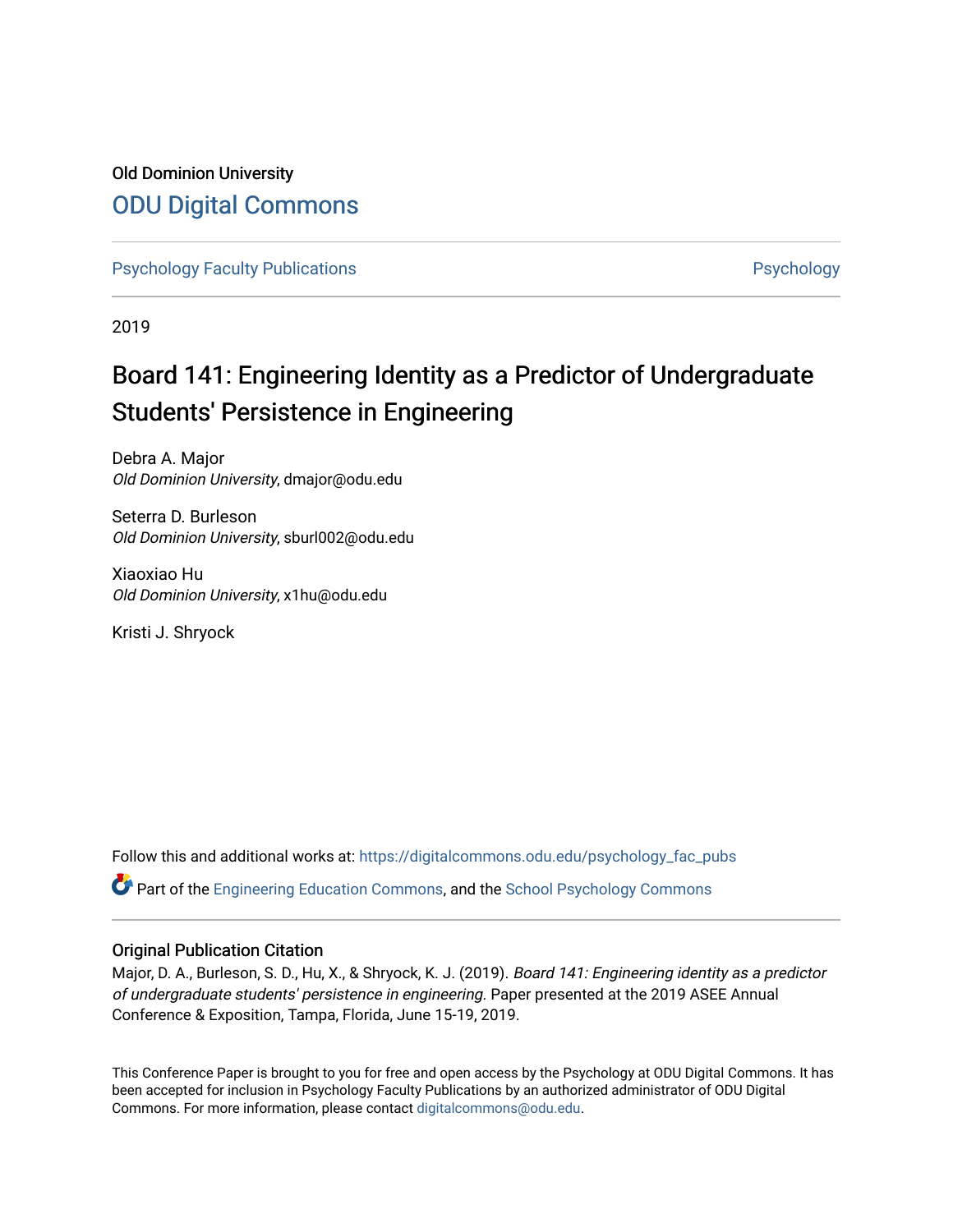

# Engineering Identity as a Predictor of Undergraduate Students' Persistence in Engineering

#### Dr. Debra A Major Major, Old Dominion University

Debra A. Major, Professor & Eminent Scholar at Old Dominion University (ODU), earned her Ph.D. in Industrial/Organizational Psychology from Michigan State University. Her research focuses on broadening participation in STEM. She is particularly interested in barriers encountered by women and ethnic minorities in college and in the workforce. Her work has received continuous funding from the National Science Foundation for over 15 years, and she has led numerous multidisciplinary and multi-institutional research teams. Dr. Major is fellow of the American Psychological Association, the Association for Psychological Science, and the Society for Industrial and Organizational Psychology and the Society for the Psychology of Women. She is presently serving as Associate Dean in the College of Sciences at ODU.

#### Seterra D. Burleson, Old Dominion University

Seterra is a doctoral student at Old Dominion University. She works as a graduate research assistant and conducts research with Dr. Debra A. Major to identify barriers, such as work-family conflict, for women and minority populations in STEM and ways to keep people motivated to continue pursuing a STEM profession. In 2013, she graduated from the University of Montana with a degree in psychology and is currently pursuing her Ph.D. in industrial-organizational psychology.

#### Xiaoxiao Hu, Old Dominion University

Xiaoxiao Hu is an Associate Professor in the Psychology Department at Old Dominion University. She received her PhD in Industrial/Organizational psychology from George Mason University. She is a member of the American Psychological Association, the Society for Industrial and Organizational Psychology, the Academy of Management, and the International Association for Chinese Management Research. She served as the chair of the Psychology Section for Virginia Academy of Science in 2013. Her primary research areas are on affective experience and relational dynamics in the workplace. She also does research on psychometric and measurement issues as well as cross-cultural comparisons between the East and the West. Her work has appeared in journals including Journal of Organizational Behavior, Journal of Vocational Behavior, and Journal of Managerial Psychology. She currently serves on the editorial board of Journal of Business and Psychology.

#### Dr. Kristi J. Shryock, Texas A&M University

Dr. Kristi J. Shryock is the Frank and Jean Raymond Foundation Inc. Endowed Instructional Associate Professor and Associate Department Head in the Department of Aerospace Engineering in the College of Engineering at Texas A&M University. She also serves as Director of the Craig and Galen Brown Engineering Honors Program. She received her BS, MS, and PhD from the College of Engineering at Texas A&M. Kristi works to improve the undergraduate engineering experience through evaluating preparation in areas, such as mathematics and physics, evaluating engineering identity and its impact on retention, incorporating non-traditional teaching methods into the classroom, and engaging her students with interactive methods.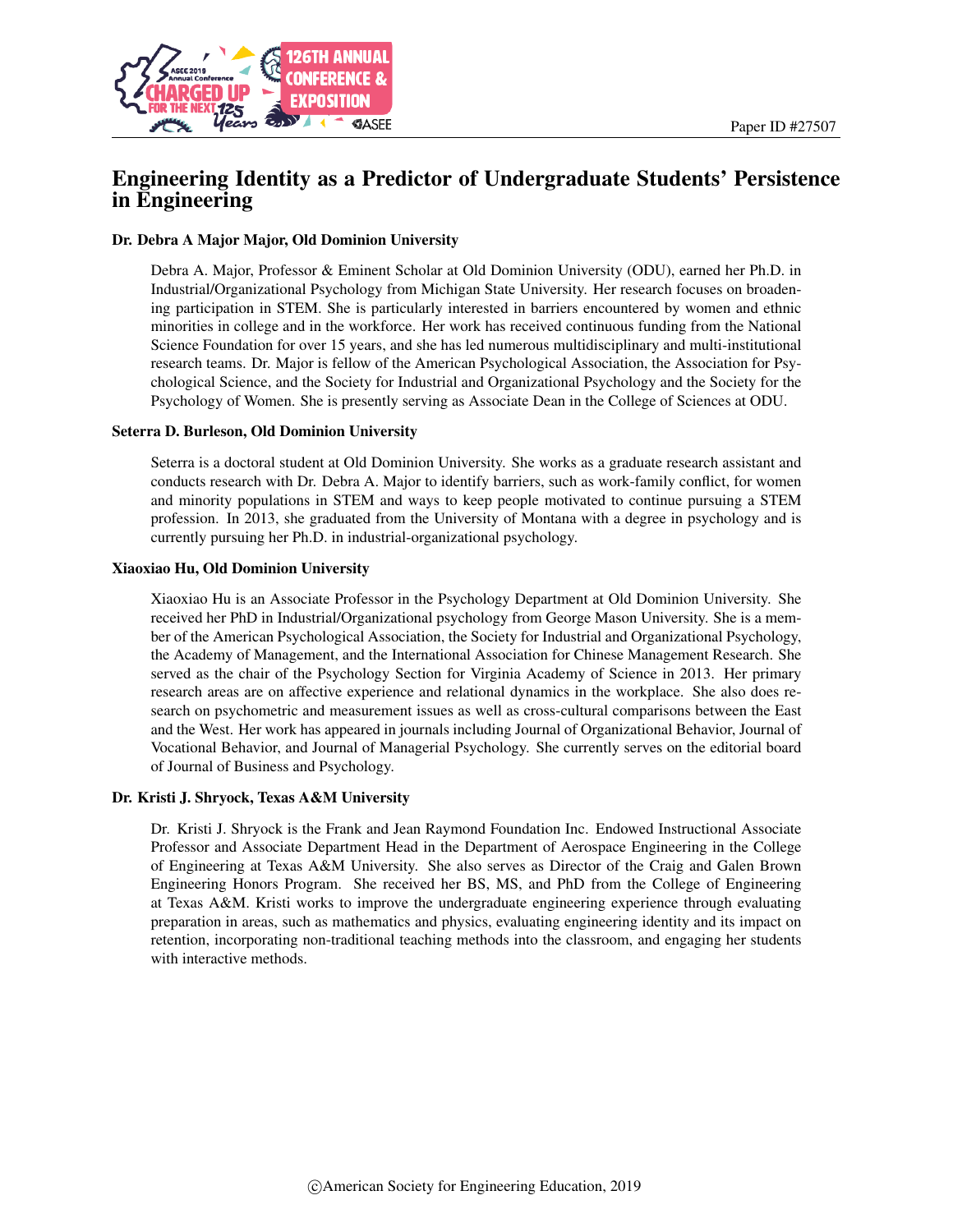# **Engineering Identity as a Predictor of Undergraduate Students' Persistence in Engineering**

## **Background and Objective**

Improving the persistence of students in engineering disciplines through to graduation has become a pivotal strategy in national initiatives to increase the overall number of engineering graduates [1]. Prior research indicates that most undergraduate students who enter into an engineering major in the United States will not ultimately obtain a degree in engineering [2]. It has been suggested that many do not persist in engineering through to graduation due to a lack of ability, motivation, or interest, but there is evidence to suggest that other factors offer superior explanations for why individuals leave engineering [3]. Engineering identity, the degree to which engineering is central to a student's self-concept, has been found to explain retention-related outcomes better than a lack of interest or ability, and identity frameworks have, therefore, been utilized to further the understanding of persistence in engineering [4], [5], [6], [7]. The goal of this paper is to examine the relationship between the engineering identity of undergraduate students and later persistence in an engineering major in order to further understand the importance of engineering identity in influencing students' persistence in engineering. This will better inform future strategies aimed at improving engineering retention rates.

## **Research Design**

### *Participants and Procedure*

The measure of engineering identity was administered to a large sample of engineering students in the first year of their studies at a southwestern engineering school. Engineering identity was assessed at two time points, first prior to the start of fall semester before taking any engineering courses (Time 1). They were surveyed again at the close of fall semester, their first semester in the engineering program (Time 2). Students were provided time during summer orientation as well as class time to complete each survey. In total, 2315 participants completed the engineering identity measure at Time 1 ( $n = 1,900$ ) and Time 2 ( $n = 1083$ ). To assess students' persistence in engineering, retention information was obtained at the beginning of their second year, and this information reflected their major status at the end of the previous academic year (Time 3).

### *Measures*

A five-item measure of engineering identity utilized in this study was developed and validated as a part of a larger National Science Foundation (NSF) Improving Undergraduate STEM Education (IUSE) project [8]. The measure has been supported to have a single-factor structure, supported through an EFA and three CFAs conducted with data at three time points. Convergent validity has been demonstrated through significant, positive correlations between the measure of engineering identity and the three dimensions of embeddedness, a conceptually related construct. Discriminant validity was supported through non-significant correlations between student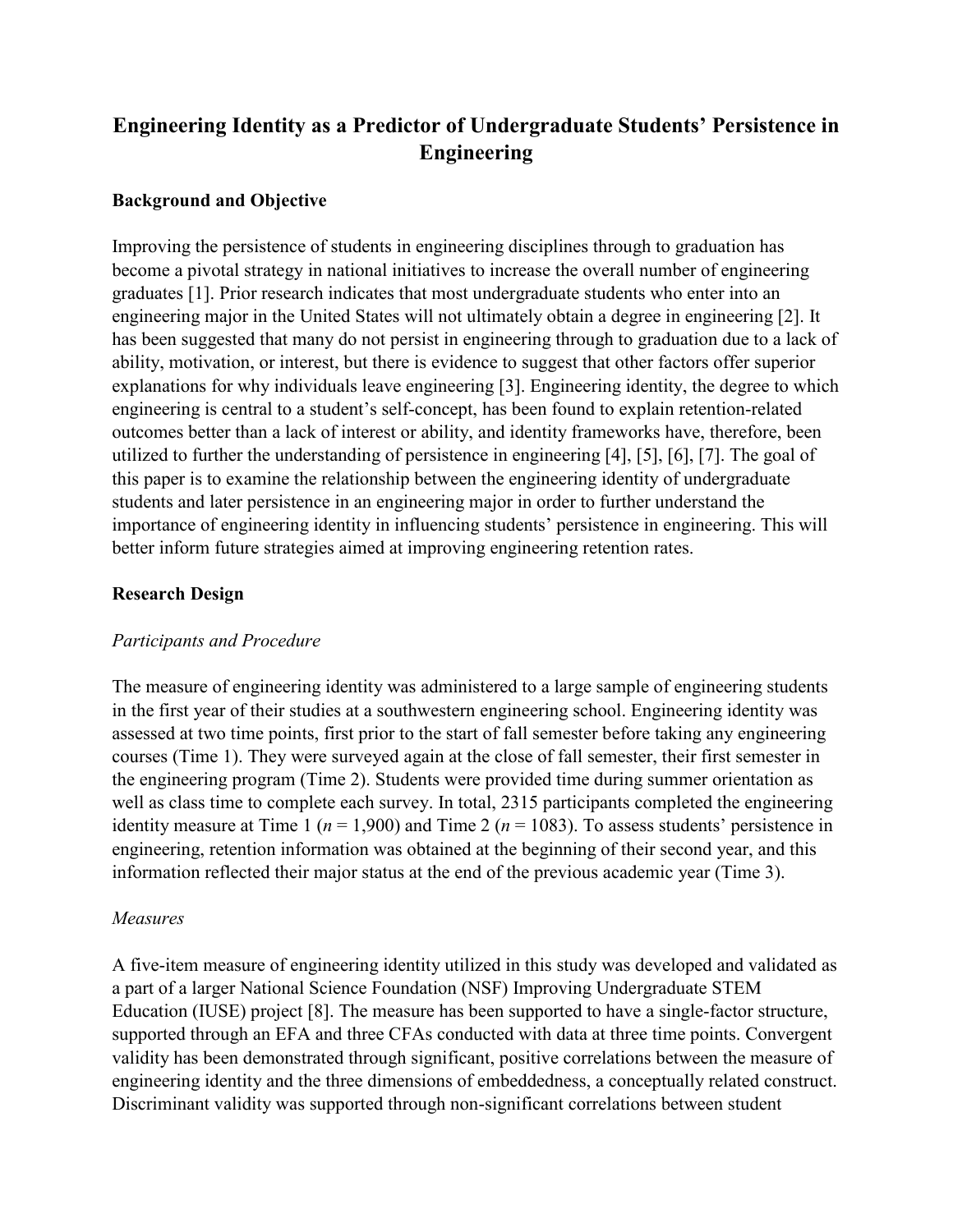engineering identity and SAT scores. Lastly, predictive validity was supported in that engineering identity was found to relate to major satisfaction one semester later. Survey items are displayed in Appendix A.

## **Results**

Results showed that there was a positive relationship between engineering identity at Time 1 (*M*  $= 3.80, SD = .64$ ) and persistence in an engineering major at Time 3 ( $r = .09, p < .001, n =$ 1,888). A positive relationship was also observed between engineering identity at Time 2 (*M* = 3.65,  $SD = .69$ ) and persistence in an engineering major at Time 3 ( $r = .22$ ,  $p < .001$ ,  $n = 1,082$ ).

#### **Conclusion**

The current findings underscore the importance of considering engineering identity in efforts to explain undergraduate persistence in engineering and the potential utility of a brief quantitative measure of engineering identity in developing programs to improve engineering retention. Engineering identity during the first semester in an engineering program was more strongly related to persistence in engineering than engineering identity measured prior to the start of fall semester. This may be due to students' increasing understanding of what engineering entails and what it means to be an engineer as they are exposed to engineering coursework, faculty, and fellow students. Considering the observed relationship between engineering identity early on in students' engineering studies and persistence in engineering, future interventions might employ efforts to increase students' levels of identification with engineering along with other strategies to improve engineering retention. The findings suggest that the availability of a concise, validated measure of engineering identity will be valuable, as it will allow for the quick assessment of student engineering identity and promote understanding of the relationship between student engineering identity and persistence in engineering. The brief quantitative measure of engineering identity used in this study has the potential to be utilized in programs and interventions developed to improve retention rates in engineering programs, especially in those with larger numbers of participants. The findings presented are part of a larger project supported by the NSF under Grant No. 1504741.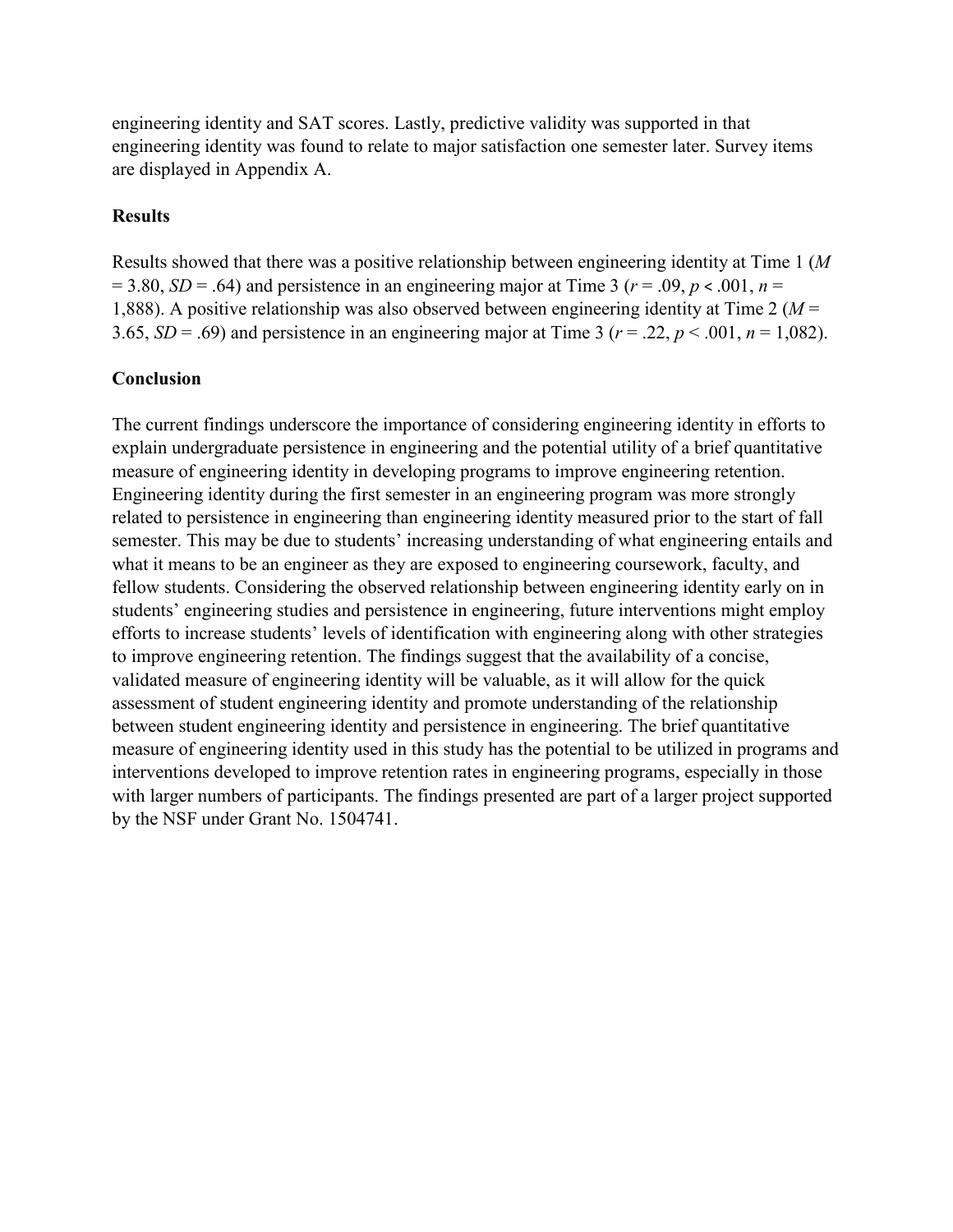#### **References**

- [1] S. Olson and D. G. Riordan, "Engage to excel: Producing one million additional college graduates with degrees in science, technology, engineering, and mathematics," Executive Office of the President, President's Council of Advisors on Science and Technology, Washington, DC, Report to the President, Feb. 2012.
- [2] M. W. Ohland, S. D. Sheppard, G. Lichtenstein, O. Eris, D. Chachra, and R. A. Layton, "Persistence, engagement, and migration in engineering programs," *Journal of Engineering Education,* vol. 97, pp. 259-278, July 2008.
- [3] B. N. Geisinger and D. R. Raman. "Why they leave: Understanding student attrition from engineering majors," *International Journal of Engineering Education*, vol. *29*, pp. 914- 925, Mar. 2013.
- [4] S. J. Ceci and W. M. Williams. *Why aren't more women in science: Top researchers debate the evidence*. Washington, DC: American Psychological Association, 2007.
- [5] M. Eliot and J. Turns, "Constructing professional portfolios: Sense-making and professional identity development for engineering undergraduates," *Journal of Engineering Education,* vol. 100, pp. 630–654, Oct. 2011.
- [6] H. M. Matusovich, R. A. Streveler, and R. L. Miller, "Why do students choose engineering? A qualitative, longitudinal investigation of students' motivational values," *Journal of Engineering Education,* vol. 99, pp. 289–303, Oct. 2010.
- [7] K. L. Tonso, "Student engineers and engineer identity: Campus engineer identities as figured world," *Cultural Studies of Science Education,* vol. 1, pp. 273-307, Sep. 2006.
- [8] D. A. Major, K. R. Reynoldson, X. Hu, S. D. Burleson, and K. Shryock. "Preliminary validity evidence for a brief measure of engineering identity," presented at the 125th ASEE Annual Conference and Exposition, Salt Lake City, UT, 2018.